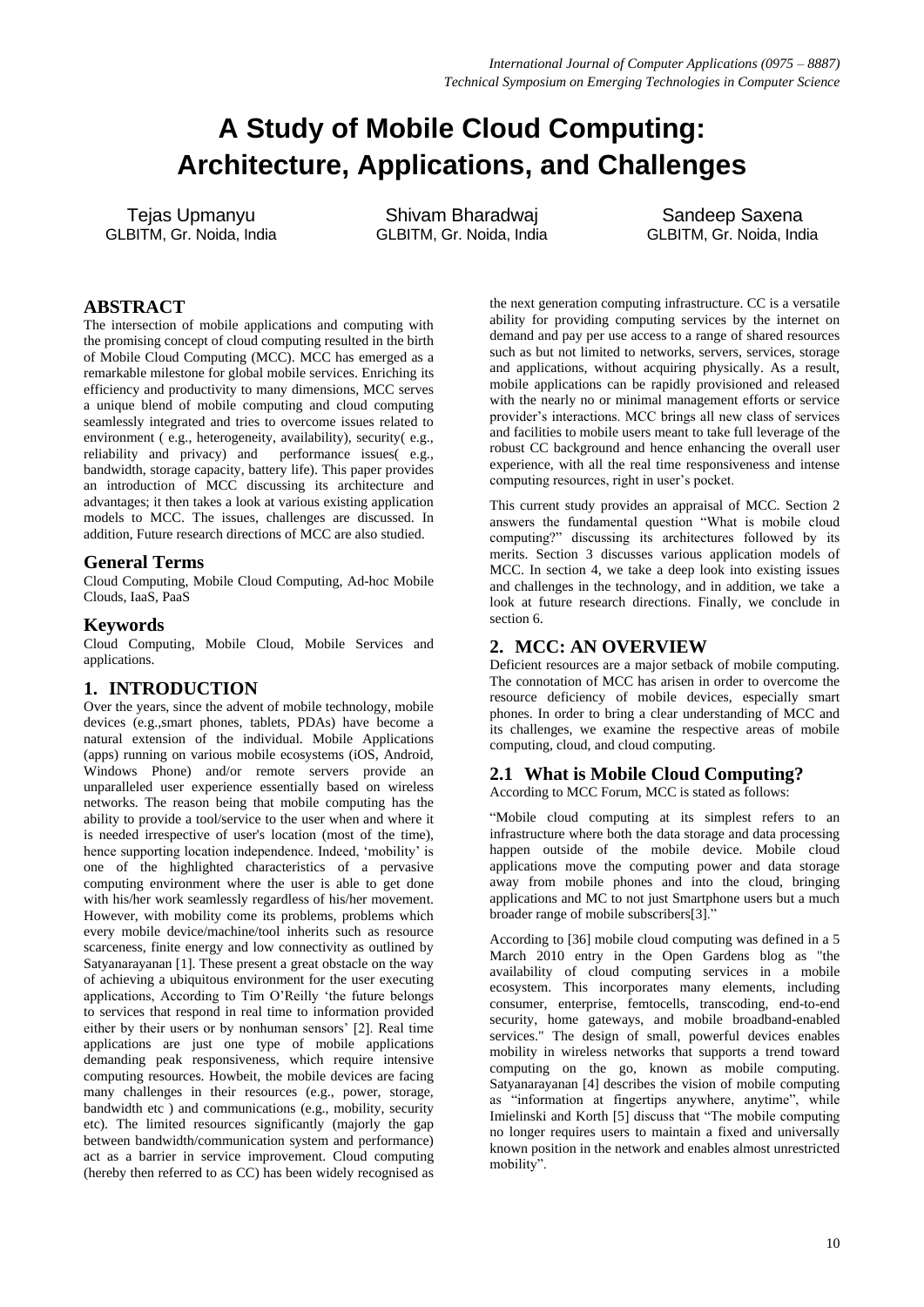

#### **Figure 1 Mobile Cloud Computing**

#### **2.2 Vision for Mobile Cloud Computing**

MCC is the state-of-the-art mobile technology with a goal to improvise a plethora of mobile devices, especially smartphones and cope up with their resource deficiency. Mobile users can access their data and cloud services through the Internet by leveraging mobile web [6].These futuristic accomplishments will be employed in several spheres from health to education and social networking to information technology industry. Technological advancement in manufacturing high-end resources for mobile use is slower than the ever-growing demand by mobile users and application requirements. Hence, soft resource augmentation is necessary for delivering breakthrough computing capabilities [7] equaling and even succeeding user's expectations. We advocated that cloud computing is the predominant technology recently deployed to augment smartphones by reducing application resource requirements. Several efforts such as [8], [9], [10]–[11] deploy cloud computing technology to enhance the capabilities of smartphones. Moreover, Cloud computing has a strong information safety and security system. Storing data in smartphones' local storage is a risky practice as they are susceptible to theft, loss, and physical damage. Cloud data storage is envisioned to enhance data safety and security, provide pervasive accessibility, and facilitate data portability and synchronisation among several devices (e.g., Smartphones and PCs). MCC associates the idea to reduce the development cost and raise the execution of resource-hungry mobile applications by combining distant resources to enhance the quality of user experience.



**Figure 2 Mobile Cloud Computing Architecture [46]**

#### **2.3 Architecture**

The general concept of Mobile Cloud Computing is shown in Fig. 2. In Fig. 2, mobile devices are connected to the different or same mobile networks via base stations (such as satellite or access point) that establish and operate the connections (air links) and functional interfaces between the networks and mobile devices. Mobile users' requests and information (viz. ID and location) are transferred to the central processors that are connected to servers providing network services. In such situations, mobile network operators can provide security

services to mobile users as authentication and accounting. After that, the subscribers' requests are transported to a cloud through the Internet. In the cloud, cloud management processes the requests to provide mobile users with the set of cloud services. These services are developed with the concepts utility computing, virtualisation, and serviceoriented architecture (such as the web, application and database servers).

## **2.4 Advantages of Mobile Cloud Computing**

#### *2.4.1 Enterprise Advantages*

MCC can provide many advantages in an enterprise. It can reduce investments on tools as they can be shared and the saved money can be used to buy new tools to provide new features to customers. MCC can increase the reach of product to customers across its network and to other networks as well; also more developers from different areas can join the Cloud. Advantages like this results in large margins of profit.

#### *2.4.2 Alleviation of Mobile Resource Poverty*

- a) **Extending battery lifetime.** The battery is the lifeline of mobile devices. Several solutions have been proposed to enhance the CPU performance [12] and to manage the storage, screen, and other sensors in an efficient manner to reduce device power hunger. However, these changes are fundamentally hardware-based that resulting in increased cost and not even feasible for all mobile devices. Computation offloading technique is proposed to transfer the large computations and complex processing from resource-limited devices (i.e., mobile devices) to resourceful machines (i.e., servers in clouds). Cloud computing saves time and processing power spent on a mobile device, which turns out to be very expensive from the energy perspective. Rudenko et al. [13] and Smailagic and Ettus [14] evaluate the effectiveness of offloading techniques through several experiments. The results are clearly in favour of the offloading. The process saves energy significantly. Especially, Rudenko et al. [13] assess large-scale numerical computations and shows that energy consumption can be reduced for large matrix calculation upto an extent of 45%. Many mobile applications take leverage of this remote processing.
- b) **Increasing reliability**. Mobile devices are prone to physical as well as data level damages. Cloud Computing reduces the chance of data and application getting lost on the mobile devices as the data is stored in infrastructures specially built for this. Moreover, MCC can be designed as a data security model for both sides, i.e., service providers and users. Thus increasing reliability. [17] and [15] discusses some of its applications such as piracy check, virus scan and ID authentication process.
- c) **Increasing computing capability and storage capacity**. In case of mobile devices, low storage is also a fundamental problem. Devices can't handle large sums of data required by certain applications. Even if they can store it, it will turn too expensive for on system memory hence, not feasible. Examples include Google Drive [18] from Google inc., which provides its users facility to store their data in the cloud. iCloud [19] by Apple Inc. features the same capabilities as Google Drive, along with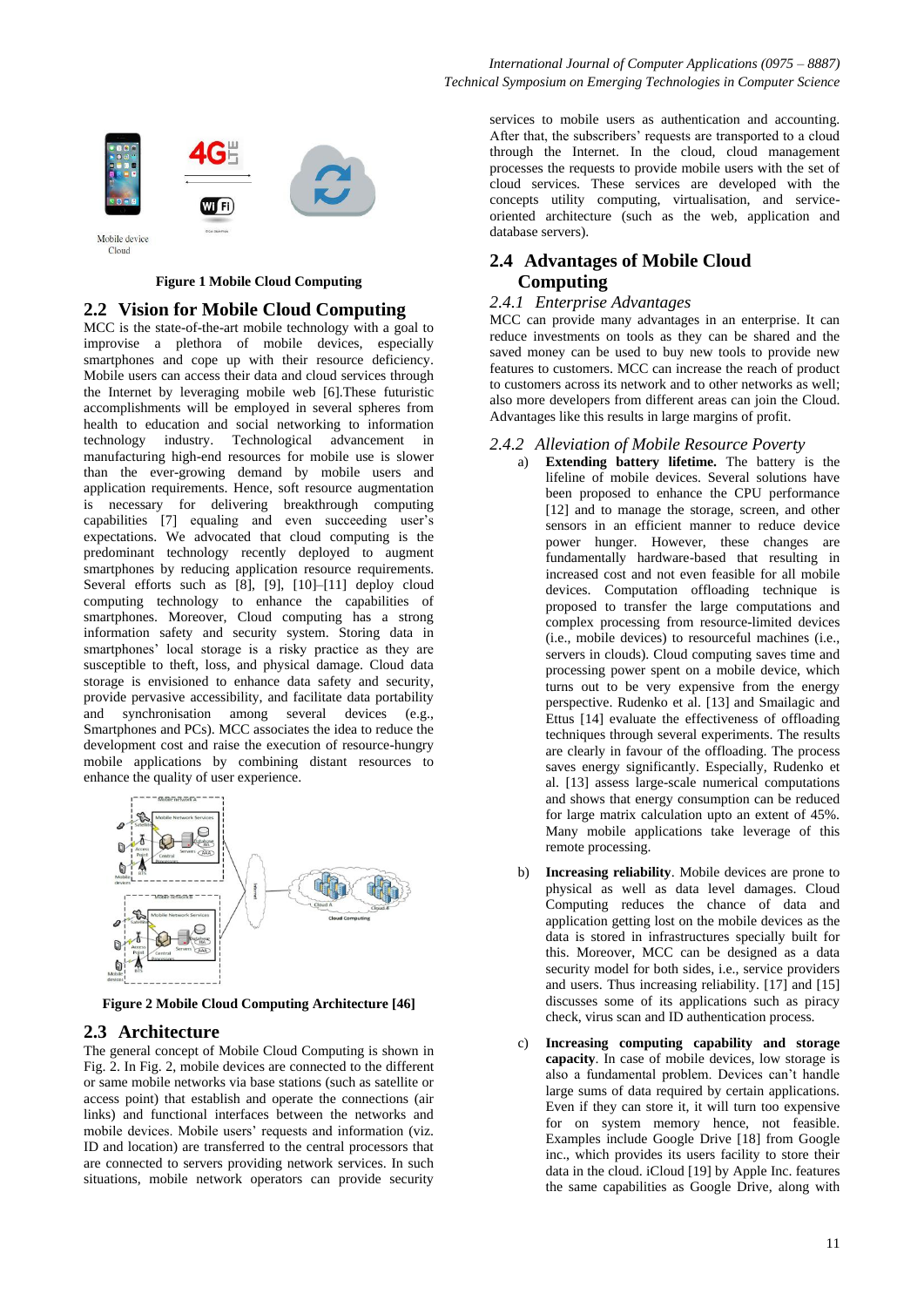other ecosystem-based features (exclusively for iOS and Mac OSX) such as Continuity [20] and Keychain [21]. Instagram [22] is a free, photosharing mobile application that used cloud storage to save user's photos. Users can save energy and storage spaces as all the images are stored and processed on the Cloud(s). ShoZu [24] and Flicker [23] are also the successful mobile photo sharing applications based on MCC. Facebook is the most successful social network application today [35].

## **3. EXISTING APPLICATION MODELS FOR MOBILE CLOUD COMPUTING 3.1 Modularised Applications**

# Mobile clouds feature a diverse environment, thus executing applications in such an environment demands real-time or dynamic partitioning of programs and remote execution of

some components for achieving better performance and efficiency. There could be a significant rise in performance if the mobile applications divide some section of theirs to run on a high-performance remote server.

Giurgiu et al. [26] developed an application middleware that is concerned with automatically sectioning different modules or layers of an application software between the mobile client and the server after taking in considerations such as data transfer, expense, latency , etc. The approach is driven by automated module management, which carefully determines which partitions of application will run on the client and the ones to be executed on the server. This whole process is done in such a way that produces most optimised results at minimal costs. Giurgiu et al. employ the AlfredO [27] framework to perform the distribution of the application modules between the mobile device and the server. The AlfredO framework provides developers with the capability to dissolve and distribute the presentation and logic layer of the software, while the data layer always stays on the server side. Only the UI of software needs to be run on client side.

MAUI [16] is a system that carefully offloads mobile code to the cloud server, maximising the battery life of a mobile phone. Developers mention which methods are to be offloaded, during programming stage. Applications are offloaded from phones to surrounding infrastructure—i.e. local and remote servers. Implemented in.NET, MAUI's partitioning is done at runtime and is very dynamic. The profiling information is collected for functions offloaded once; this information is further used for determining which function is to be overloaded. The profiling information, network connectivity measurements, bandwidth and latency estimations are used as parameters for determining which method is to be offloaded for best possible optimisation, periodically. Compared with [26], MAUI allows an offloading technique down to the level of single methods, where [26] the offloading happens on complete software modules.

A reference framework that breaks down the application into several components called weblets, with highly dynamic execution developed by Zhang et al. [29], [30].The weblets, are platform independent and can be executed on mobile devices or IaaS (Infrastructure as a Service) cloud providers such as Amazon EC2 and S3. The application is broken down to a UI component called weblets, and a description of the application (Weblets are autonomous software units and perform computing, storing and network tasks). An elasticity manager is present to take decisions on migration, instantiation of the weblets. The merit of using weblets , over AlfredO and R-OSGi is that weblets do not stick to one

particular programming language or paradigm, allowing a broader range of applications.



**Figure 3 AlfredO Architechture**

Scavenger [40] is another approach that uses cyber-foraging using WiFi as a connectivity medium and mobile code for partition and distribution of jobs. It also incorporates a scheduler for cost evaluation. Its technique of cost assessment is based on the speed of the surrogate server, and it uses a benchmarking method to do this. According to tests running the application on multiple proxy servers is more efficient in terms of performance; we can use this approach via Scavenger. However, it is not dynamic as this method is about surrogating and not sharing, also it does not talk about tolerance mechanisms. It is still unclear that such a method can be used on mobiles as all the surrogates are desktops.

# **3.2 Ad-hoc Mobile Clouds**

The ad hoc cloud is an infrastructure in which software is shared over resources gathered from existing machines within a region. Unlike the data centre cloud model, resources are not dedicated to clouds while in use. The machines participating in Ad-Hoc Could are assigned specific jobs [31].Offloading to nearby mobile devices saves monetary cost because data charges are avoided, especially favoured in case of roaming. However, such an approach requires the support for spontaneous interaction networking with availability and agreement of mobile peers. Guidelines to create a framework imitating conventional cloud service providers' using shared resources of nearby mobile devices is put forward by Huerta-Canepa and Lee [32]. This approach allows avoiding a connection to infrastructure-based cloud providers while still reaping the benefits of computational offloading, a virtual mobile cloud focusing on common goals in which mobile device are considered as resource providers. On a surrogate device, the tasks are implemented on a virtual machine acting as a protected space thus ensuring the security of device data.

Marinelli [33] has presented 'Hyrax' for Android smartphone applications that are distributed both in terms of data and computation based on Hadoop [34] ported to the Android platform. Hyrax examines the possibility of using multiple mobile phones as resource provider and explains the feasibility of same. This ported version is used for sharing of processing tasks and storage. Communication is based on the Extensible Messaging and Presence Protocol (XMPP)[34]. Hadoop is an Open Source implementation of MapReduce [35] and provides a virtual interface to a cluster of computers scaled randomly. In Hyrax, data and jobs are coordinated and scheduled by a central server having access to each mobile device. The phones are connected using an isolated 802.11 g network.

# **3.3 Augmented Execution**

Augmented execution represents a technique used to overcome the resource poverty of smartphones; in terms of computation, memory and battery. Chun and Maniatis [10] propose a framework that tries to overcome these challenges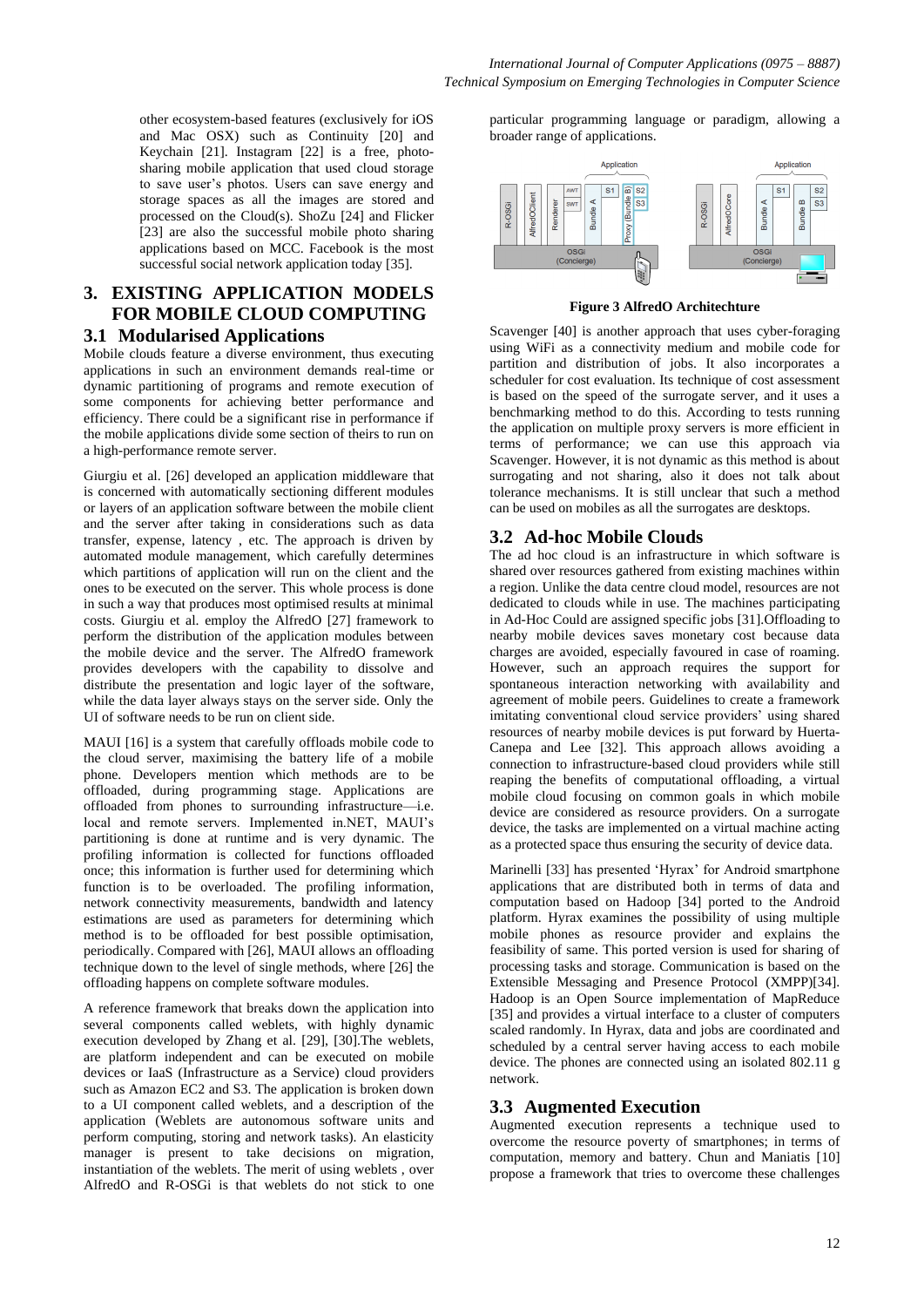by offloading execution from the phone to a more resource equipped machine (cloud) where cloned replica of the smartphone's software is running. Some or all of the computation and memory demanding apps of mobile devices are transferred to cloud. The cloud runs a cloned image of device. The result so produced is then combined upon completion. This method uses loosely synchronised virtual or emulated clones of the mobile device in the cloud. Thus, it creates an illusion that the mobile device is more powerful (than in reality). The developer is programming such majestic device without having to manually distribute the application processes to overcome any lack of resource.



**Figure 4 Categories for augmented execution [47]**

Figure 4 shows categorisation of possible augmented execution for mobile phones:

- a) **Primary** This is like a client-server application.
- b) **Background**  Good for processes that run in background.
- c) **Mainline** this is a blend of both primary and background.
- d) **Hardware** A cloned replica which runs a rather more powerful virtual machine.
- e) **Multiplicity** Good for parallel jobs.

A similar kind of approach is discussed by Satyanarayanan et al. [36]. In this method, a mobile user utilises Virtual Machines to quickly start a service software on a nearby cloudlet and uses the service over WLAN. A cloudlet is a trusted, resource-rich computer or a set of computers connected to the Internet and are ready to be used. The cloudlets eliminate the long latency that was caused by widearea networks for using the cloud resources. As a result, the responsiveness and interactivity are increased. The mobile client acts as a thin layer, with all significant computation going on in a nearby cloudlet.

#### **3.4 Application Mobility**

Many mobile devices of diverse configurations access the mobile cloud. Same application needs to be run of these devices seamlessly. The application mobility plays a vital role in achieving this. Application mobility, as the name suggests, is the process of transferring active applications from a host to another in their current state [38], [39]. Application mobility is closely related to process migration. It is an Operating System feature, which allows moving an active application to another machine by pausing on former and resuming after relocation. It promises seamless mobility and has been the focus of many research projects [42]. However, application mobility involves more than process migration, e.g., migration tasks to different architectures or UI adaptation.

Satyanarayanan et al. [37] discusses a framework called Internet Suspend/Resume (ISR). ISR allows seamlessly resume a job on different machine after suspending it on some other machine over Internet. Its implementation is based on virtual machine technology and distributed file system. The distributed file system is responsible for transporting the state

where each VM packs distinct customisation and execution state. However, it has some drawbacks, one being that migration of complete VM consumes more time and bandwidth.



**Figure 5 overview of offloading methods in mobile cloud computing (adapted from [41])**

#### **3.5 Comparison of Approaches**

The comparison of existing application models and approaches for mobile cloud computing will point out the way for future advanced models for mobile applications. Here, we point out the above-mentioned models, according to following parameters:

- i) **Core technologies:** what are the foundational technologies powering the model and achieving desired characteristics?
- ii) **Cost Analysis:** Are the models giving the most optimised performance?
- iii) **Programming model**: Are programming methods and tools robust enough to create rock-solid applications, along with full control over all the components?
- iv) **Generality:** does the solution exists and is possible for all the applications?
- v) **Scalability:** Is application able to scale?
- vi) **Development complexity:** what is the level of complexity in developing an application?
- vii) **Network loading:** How much load does the model impose on network, what is the degree of latency introduced?
- viii) **Static and Dynamic Adaptation:** What is the distribution of processes between server and client side?

A tabulated comparison of the existing approaches and models, on the basis of above described parameters, is presented in Table 1.

#### **4. ISSUES AND CHALLENGES IN MCC**

MCC is a technology not devised far back in time, bringing the sophisticated and powerful concept of cloud computing to mobile computing certainly gives birth to some issues in the technology, which are a direction for future research. In this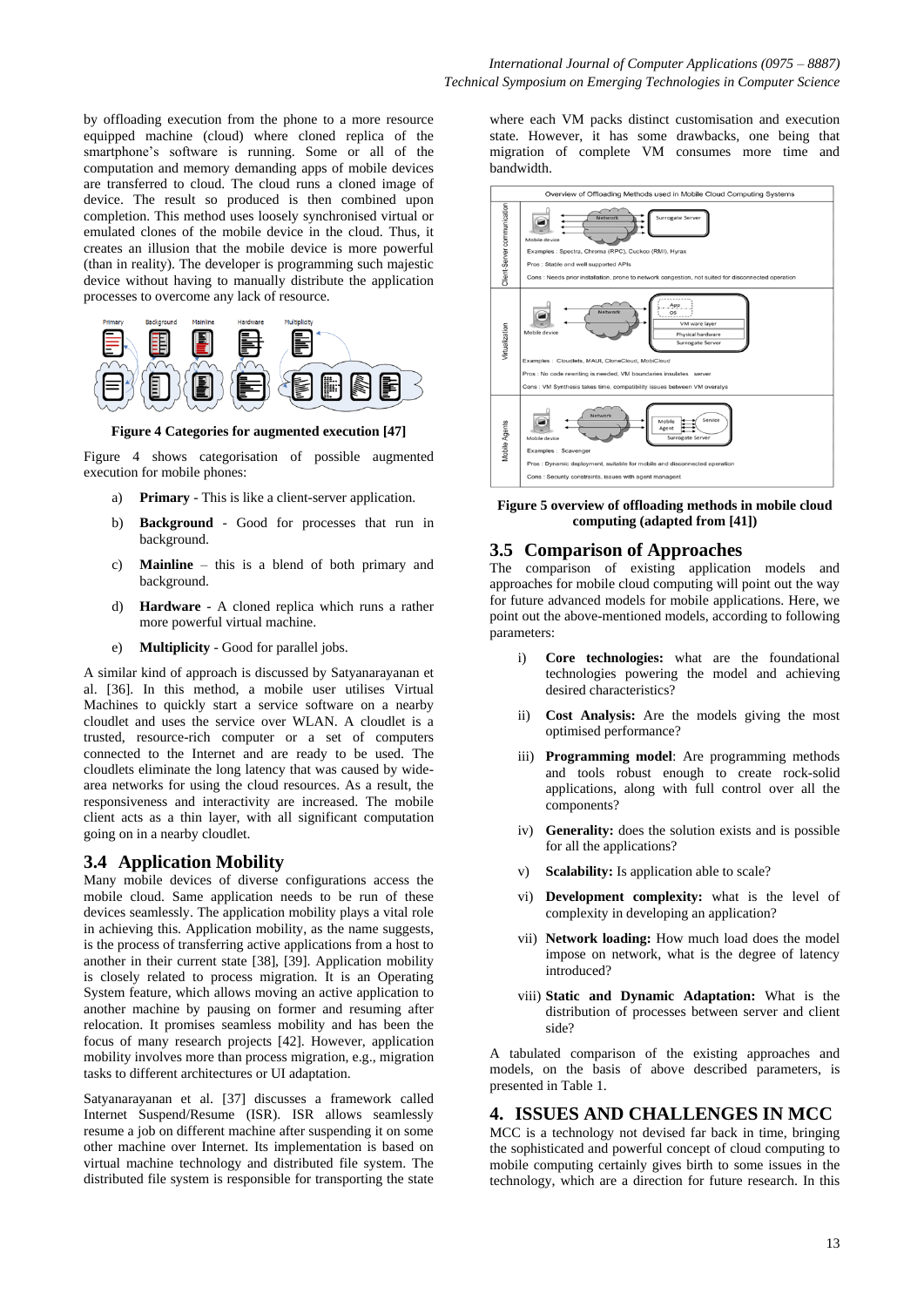section, we discuss the various existing problems and issues, both addressed and unaddressed yet. The problems can be categorised as issues in mobile communication and issues in computing side.

## **4.1 Mobile communication issues**

- i) **Heterogeneity:** Many heterogeneous nodes connect to mobile cloud using different connection technologies such as GPRS, WCDMA, WAP, WiMAX, LTE etc. Therefore, maintenance of mobility and the requirements of mobile cloud computing for different network technologies bring a multitude of problems.
- ii) **Availability**: The availability of services becomes a major issue in case of Mobile Cloud Computing than that with Cloud Computing (Wired). Various problems such as network congestion, network failures, and low-signal connectivity. Huerta-Canepa and Lee [32] propose a solution to the problem of 'disconnection from clouds'. In [32] authors put forward a mechanism to discover a cloud-connected node in the vicinity of the user, experiencing the issue. After this, target provider for the application is changed. Thus in ad-hoc manner user can overcome problem. The main challenge before this approach is the privacy and capability of neighbouring mobiles. Zhang et al. [43] tries to overcome the setbacks of [32]. In [43], authors propose WiFi based multi-hop networking system called MoNet and a protocol for distributed content sharing in case of service unavailability. Each moving node distributes messages containing information about the device such as power, storage, bandwidth, connectivity, etc periodically. Based On these continuous updates, nodes identify other nodes in vicinity with highest resources and lowest hop.
- iii) **Low-Bandwidth**: One of the major issues in mobile context is the deficiency of bandwidth of wireless networks in comparison to the traditional wired ones. Jin and Kwok[44] propose a solution to this problem for users accessing the same content in an area(e.g., Video file). In the proposed framework, users in an area form a coalition, where each member handles a part of the file(sounds, images, subtitles, etc.) and transmits/shares this resource with other members. This results in overall improved video quality. However, the solution works only in a case where all the members are accessing the same content.

## **4.2 Computing Side Issues**

## *4.2.1 Computing Offloading:*

In section 3, we discussed the concept of computational offloading and its relevance to MCC. It improves battery longevity by saving energy and shifts high-end computational task to cloud servers for improved performance of mobile applications. Howbeit, there are certain problems regarding efficient and dynamic offloading under heterogenous environments.

i) **Static offloading:** It is known that offloading saves power, experiments in [13] point out that offloading does not save power always. Under some situations, it might be sucking more energy out of the device. For example; offloading sucks 5% of the device's energy, when communicating compiled code worth 500KB of size. Whereas, onboard processing consumes nearly 10% of battery. If the size of compiled code reduced to half, i.e., 250KB, efficiency falls off by 30%. When the code is small in size, local processing seems more advantageous than offloading. Therefore, it turns out that deciding which portions of the code is to be offloaded and when, for achieving most optimised performance is a tough job for mobile devices. Furthermore, heterogeneity in terms of mobile communication technologies, data transfer rates and related energy consumption varies.

ii) **Dynamic Offloading**: Offloading in a dynamic environment invites more issues, due to changing parameters such as signal strength, bandwidth. For example, sent data may not reach its destination or data to be received through server after computation may not reach the device.

## *4.2.2 Trust, Security and Privacy*

An endless issue will always be the need of better security and ensuring user privacy/secrecy in cloud computing related to multi-tenancy, concurrency, scale and distribution. Firstly, grave concerns for characteristics such as lacking control over data and distribution of code in scattered infrastructures, potential data loss. Secondly, indirect issues arise from making virtually unlimited computational resources available to perhaps untrusted entities or personnel [45].

## *4.2.3 Enhancing the efficiency of data access*

With an outburst of cloud services, the demand of on-cloud resources is also increasing. Thus, a related operation on data resources such as accessing, manipulating, storing and managing on such a large scale poses a great challenge. In case of MCC, the problem gets more tough due to various limitations associated with mobile devices namely, low bandwidth, Battery power, low computational power and mobility. Commercial providers perform every I/O operation at file level resulting in increased communication costs for mobile users.

# **5. CHALLENGES IN MCC**

On the basis of related works, we discover that the underlisted issues have not met a plausible solution yet these pose a gap in reviewed work and are potential future research directions in the field.

a) **Incentives for users:** If it is desired to bring more users to network for the purpose of exposing their resources and collaborating harmoniously with other users, there must be some benefit or incentive whether it monetary or social, to serve as attraction/motivation for new users to join in. The service may work fine when all the users have a common objective, but what if there isn't? Will such a network persist? And even if we agree on providing monetary incentives. What would be the basis of measuring scale for it? In case of high heterogeneity in mobile ecosystems, how will the resources contribute measured?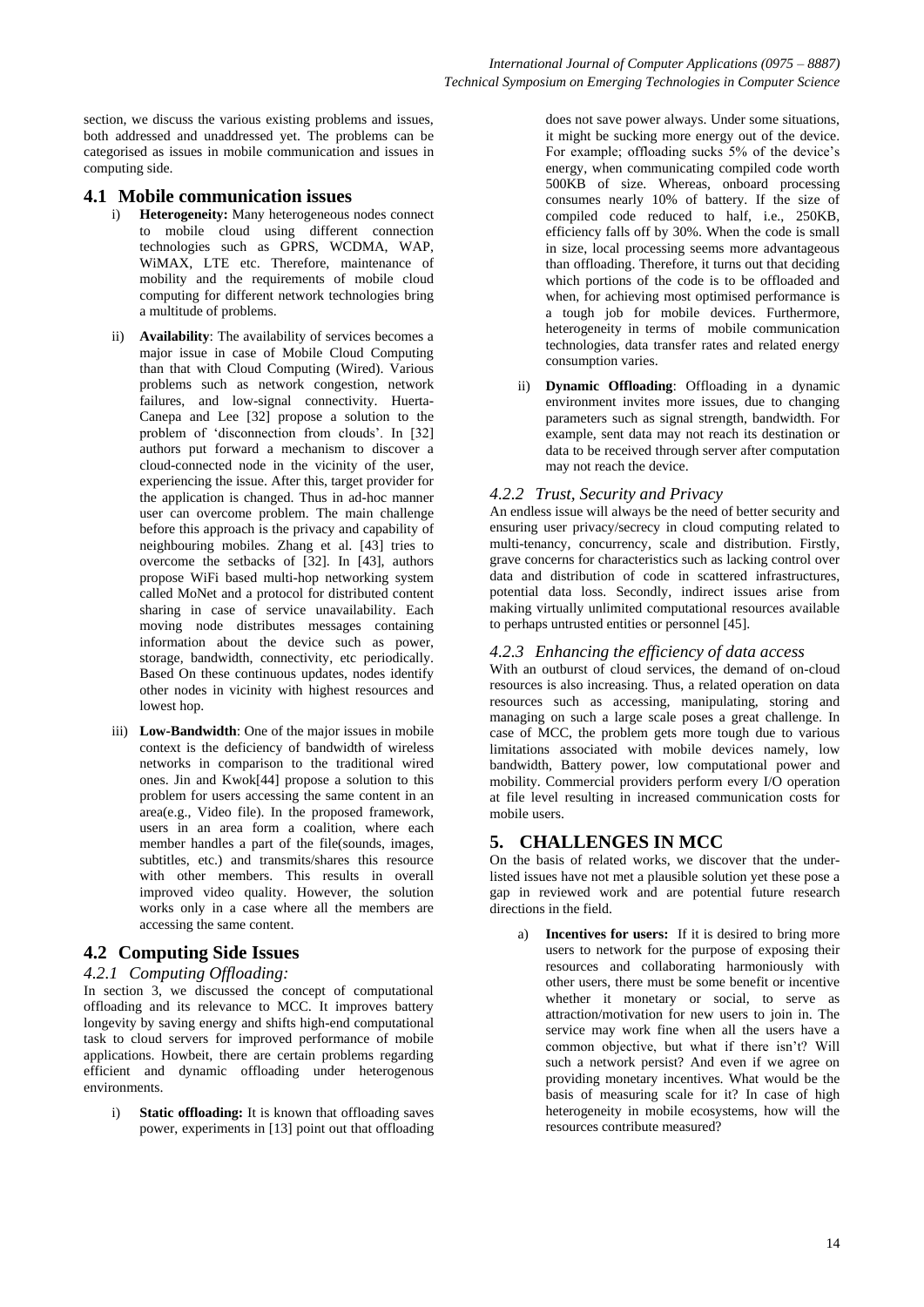b) **Security in MCC:** Albeit security is an issue of 'mobile', such a user must be moving in a certain great importance, it has not been successfully region span of a local cloud server such as a Table 1 Comparison of existing approaches and models.

| <b>Application</b><br>models/frameworks      | Core<br>technologie<br>s                          | Cost<br>analysis                     | Programmin<br>g model | <b>Generalit</b><br>y | <b>Scalability</b>    | <b>Developmenta</b><br><b>l</b> complexity | <b>Networ</b><br>k<br>loading | Static<br>adaptattio<br>n | <b>Dynamic</b><br>adaptatio<br>$\mathbf n$ |
|----------------------------------------------|---------------------------------------------------|--------------------------------------|-----------------------|-----------------------|-----------------------|--------------------------------------------|-------------------------------|---------------------------|--------------------------------------------|
| Offline                                      | Vendor<br><b>SDK</b>                              | ı                                    | ı                     | medium                | low                   | low                                        | high                          | high                      | low                                        |
| Online                                       | Web<br>services,<br>HTML5.0                       | T                                    | high                  | low                   | high                  | low                                        | medium                        | high                      | high                                       |
| Chun and<br>Mantiatis[14]<br>(CloneCl-oud)   | DalvikVM<br>(An-droid)                            | in [14]                              | T                     | low                   | high                  | high                                       | low                           | high                      | low                                        |
| Girgiu et al<br>[31](AlfredO and R-<br>OSGi) | OSGi, Java                                        | consumpt-<br>ion graph               | high                  | medium                | medium<br>(vertical)  | low                                        | low                           | high                      | low                                        |
| Cuervo et al.[12]<br>(MAUI)                  | .NET                                              | linear<br>optimisati<br>-on          | high                  | high                  | high                  | low                                        | low                           | high                      | high                                       |
| Zhang et al. [13]<br>(Weblets)               | REST, C#                                          | Na'ive<br><b>Bayes</b><br>Classifier | high                  | high                  | high                  | low                                        | ı                             | high                      | high                                       |
| Ahlund et al.[44]                            | P2P                                               | T                                    | T                     | low                   | Ī                     | low                                        | Ī                             | medium                    | T                                          |
| Satyanarayanan et al.<br>$[43]$ (ISR)        | VM,<br><b>Distributed</b><br><b>File System</b>   | T                                    | medium                | low                   | medium<br>(vertical)  | low                                        | high                          | low                       | low                                        |
| Huerta-Canepa and<br>Lee [38]                | Hadoop,<br><b>XMPP</b>                            | I                                    | high                  | low                   | high(hori-<br>zontal) | low                                        | high                          | medium                    | low                                        |
| Cao et al. [50] (Mo-<br>bile WS)             | Web<br>services                                   | ı                                    | high                  | medium                | medium<br>(vertical)  | low                                        | medium                        | medium                    | low                                        |
| Satyanarayanan et al.<br>[42] (Cloudlets)    | <b>VirtualBox</b><br>Dynamic<br>VM syn-<br>thesis | T                                    | high                  | low                   | low(vertic-<br>al)    | low                                        | low                           | ı                         | I                                          |
| Marinelli [39](Hyrax)                        | Hadoop                                            | ı                                    | high                  | medium                | high(horizo<br>-ntal) | low                                        | high                          | medium                    | medium                                     |

achieved yet. Also, any significant researches are not carried out in this direction. A sense of confidence regarding their security and privacy must be invoked in the user so that they can offload their data and applications with peace of mind and satisfaction.

c) **Seamless cloud connectivity on the go:** Mobile Devices using cloud services on mobile networks such as 3G or 4G LTE. Even if the services are satisfactory, data costs and latency has a profound impact on running applications, which access remote server for execution.(e.g., Apple Siri, Dictionary, Google Translator). The 'cloudlet' concept put forward to such problems may aid but would not fully support the user who is truly

‗cloudlet' to access its services. Thereby, if a user walks out of the span of a local server, while a task yet to reach its completion, it would result in failure of that task until the support additional network exists. Such local servers at public places are an infrastructural concern, even for most developed countries.

d) **Standard Interface.** Interoperability is a major question when it comes to interaction and communication between mobile users and cloud. In the present scenario, the interface between mobile devices and cloud servers are mostly web based. However, web services may not be the best answer to the above-mentioned question as the web services are not devised specifically for mobile needs.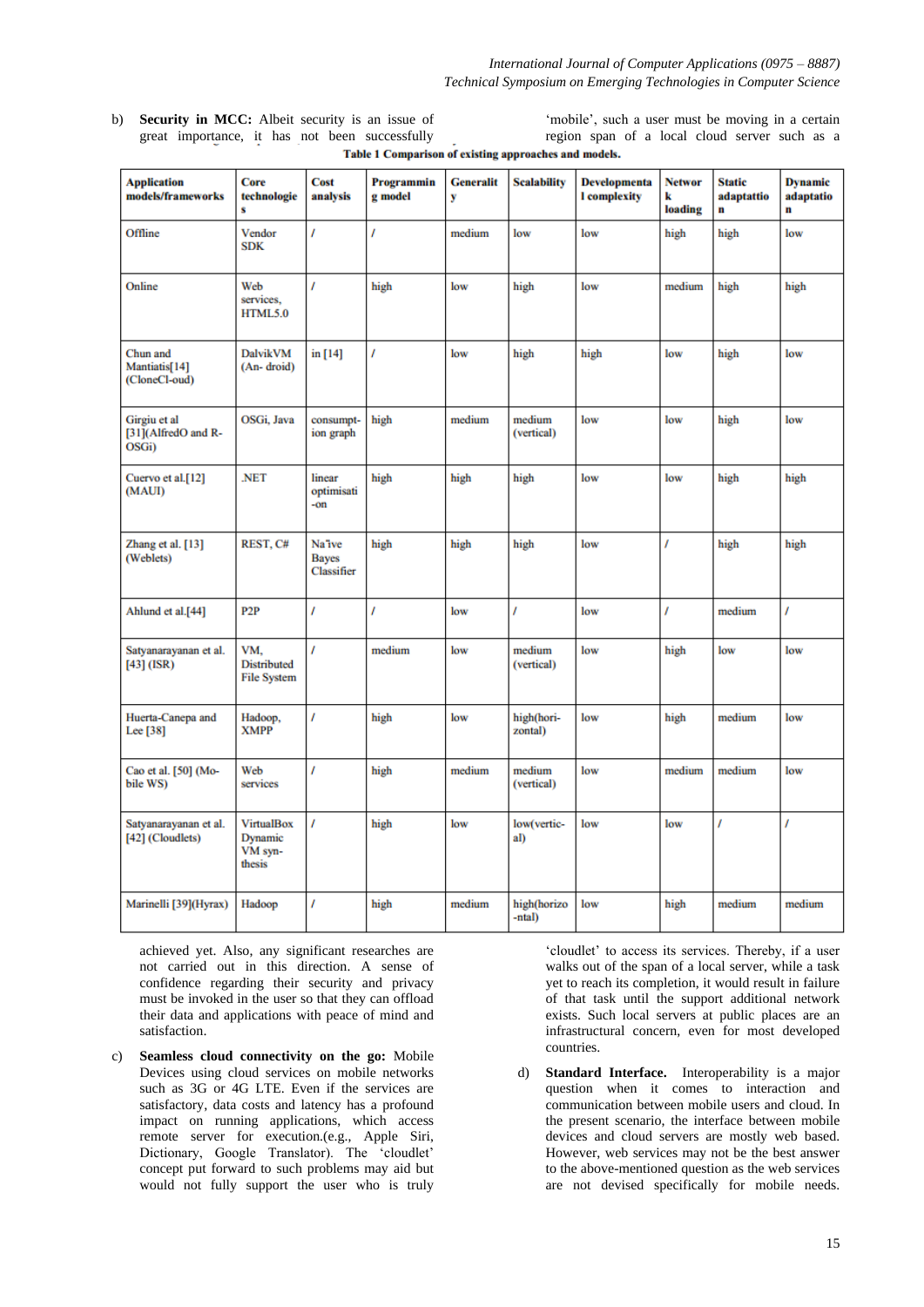Therefore, may lead to additional overheads. Also, compatibility among heterogenous mobile ecosystems could pose an obstacle. In this situation, the standard protocol, signalling, and interface for interacting with mobile users and cloud servers would be required to achieve seamless services.

## **6. CONCLUSION**

The power and sophistication of Cloud Computing added to the convenience and mobility of Mobile Computing has created a brand-new research impetus in mobile technology, known as Mobile Cloud Computing (MCC). The foundational motive behind MCC was to enrich the existing Mobile computing experience by releasing it from limitations due resource poverty of mobile devices. With the addition of rawcomputing power backed by cloud, just in inches of space and available on the go, has a promising future ahead, with global market for MCC expected to crash at unbelievable \$46.90 billion by 2019 [46].

In this paper, we gave an overview of MCC, its definitions, architectures, advantages and motives. Further, existing application models for MCC were discussed. Later on, we saw various issues and problems in the technology. In the end, we outlined challenges and future research directions in MCC.

## **7. REFERENCES**

- [1] M. Satyanarayanan, Fundamental challenges in mobile computing, in: Proceedings of the Fifteenth Annual ACM Symposium on Principles of Distributed Computing, PODC'96, ACM, New York, NY, USA, 1996, pp. 1–7.
- [2] L.Siegele,Let it rise:a special report on corporate it,http://www.economist.com/node/12411882, 2008.
- [3] URL: http://www.mobilecloudcomputingforum.com/.
- [4] M. Satyanarayanan, "Mobile computing: the next decade," ACM SIG-MOBILE Mobile Computing and CommunicationsReview, vol. 15, no. 2, pp. 2–10, 2011.
- [5] T. Imielinski and H. Korth, Introduction to Mobile Computing, ser. The Springer International Series in Engineering and Computer Science, 1996, vol. 353, pp. 1–43.
- [6] H. Dinh, C. Lee, D. Niyato, and P. Wang, "A survey of mobile cloud computing: architecture, applications, and approaches," Wireless Communications and Mobile Computing, 2011.
- [7] M. Satyanarayanan, "Pervasive computing: vision and challenges,"IEEE Pers. Commun., vol. 8, no. 4, pp. 10– 17, 2001.
- [8] E. Cuervo, A. Balasubramanian, D. Cho, A. Wolman, S. Saroiu, R. Chandra, and P. Bahl, "MAUI: making smartphones lastlonger with code offload," in Proc. ACM 8th Annual International Conference on Mobile Systems, Applications andServices (MobiSys'10), San Francisco, CA, USA, Jun. 2010, pp. 49–62.
- [9] X. W. Zhang, A. Kunjithapatham, S. Jeong, and S. Gibbs, "Towards an elastic application model for augmenting the computing capabilities of mobile devices with cloud computing," Mobile Networks & Applications, vol. 16, no. 3, pp. 270–284, 2011.
- [10] B.-G. Chun and P. Maniatis, "Augmented smartphone applications through clone cloud execution," in Proc.

12th Conference on Hot Topics in Operating Systems (HotOS'09), 2009, p. 8.

- [11] R. Kemp, N. Palmer, T. Kielmann, and H. Bal, "Cuckoo: a computation offloading framework for smartphones," in Proc. 2nd International Conference on Mobile Computing, Applications, and Services, (Mo- biCASE '10), Santa Clara, CA, USA, Oct. 2010.
- [12] Kakerow R. Low power design methodologies for mobile communication, In Proceedings of IEEE International Conference on Computer Design: VLSI in Computers and Processors, 2003; 8. **36**(1): 21.
- [13] Rudenko A, Reiher P, Popek GJ, Kuenning GH. Saving portable computer battery power through remote process execution. Journal of ACM SIGMOBILE on Mobile Computing and Communications Review 1998; 2(1).
- [14] Mailagic A, Ettus M. System design and power optimisation for mobile computers, In Proceedings of IEEE Computer Society Annual Symposium on VLSI, 2002; 10.
- [15] Kremer U, Hicks J, Rehg J. A compilation framework for power and energy management on mobile computers, In Proceedings of the 14th International Conference on Languages and Compliers for Parallel Computing, 2001; 115–131.
- [16] Cuervo E, Balasubramanian A, Dae-ki C, et al. MAUI: making smartphones last longer with code offload, In Proceedings of the 8th International Conference on Mobile systems, applications, and services, 2010; 49–62.
- [17] Zou P, Wang C, Liu Z, Bao D. Phosphor: a cloud based drm scheme with SIM card, In Proceedings of the 12th International Asia-Pacific on Web Conference (APWEB), 2010; 459.
- [18] URL: https://www.google.co.in/drive.
- [19] URL: https://www.icloud.com/
- [20] URL: https://support.apple.com/en-in/HT204681
- [21] URL: https://support.apple.com/en-in/HT204085
- [22] URL: https://instagram.com/
- [23] URL: http://www.flickr.com/.
- [24] URL: http://www.shozu.com/portal/index.do.
- [25] URL: http://www.facebook.com/.
- [26] Giurgiu, O. Riva, D. Juric, I. Krivulev, and G. Alonso, ―Calling the Cloud: Enabling Mobile Phones as Interfaces to Cloud Applications," in Proceedings of the 10th ACM/IFIP/USENIX International Conference on Middleware (Middleware '09). Urbana Champaign, IL, USA: Springer, Nov. 2009, pp. 1–20.
- [27] J. Rellermeyer, O. Riva, and G. Alonso, "AlfredO: An Architecture for Flexible Interaction with Electronic Devices," in Proceedings of the 9th ACM/IFIP/USENIX International Conference on Middleware (Middleware 2008), ser. Lecture Notes in Computer Science, vol. 5346. Leuven, Belgium: Springer, 2008, pp. 22–41.
- [28] Mobile Cloud Computing: A Comparison of Application Models Dejan Kovachev, Yiwei Cao and Ralf Klamma Information Systems & Database Technologies RWTH Aachen University Ahornstr. 55, 52056 Aachen Germany.